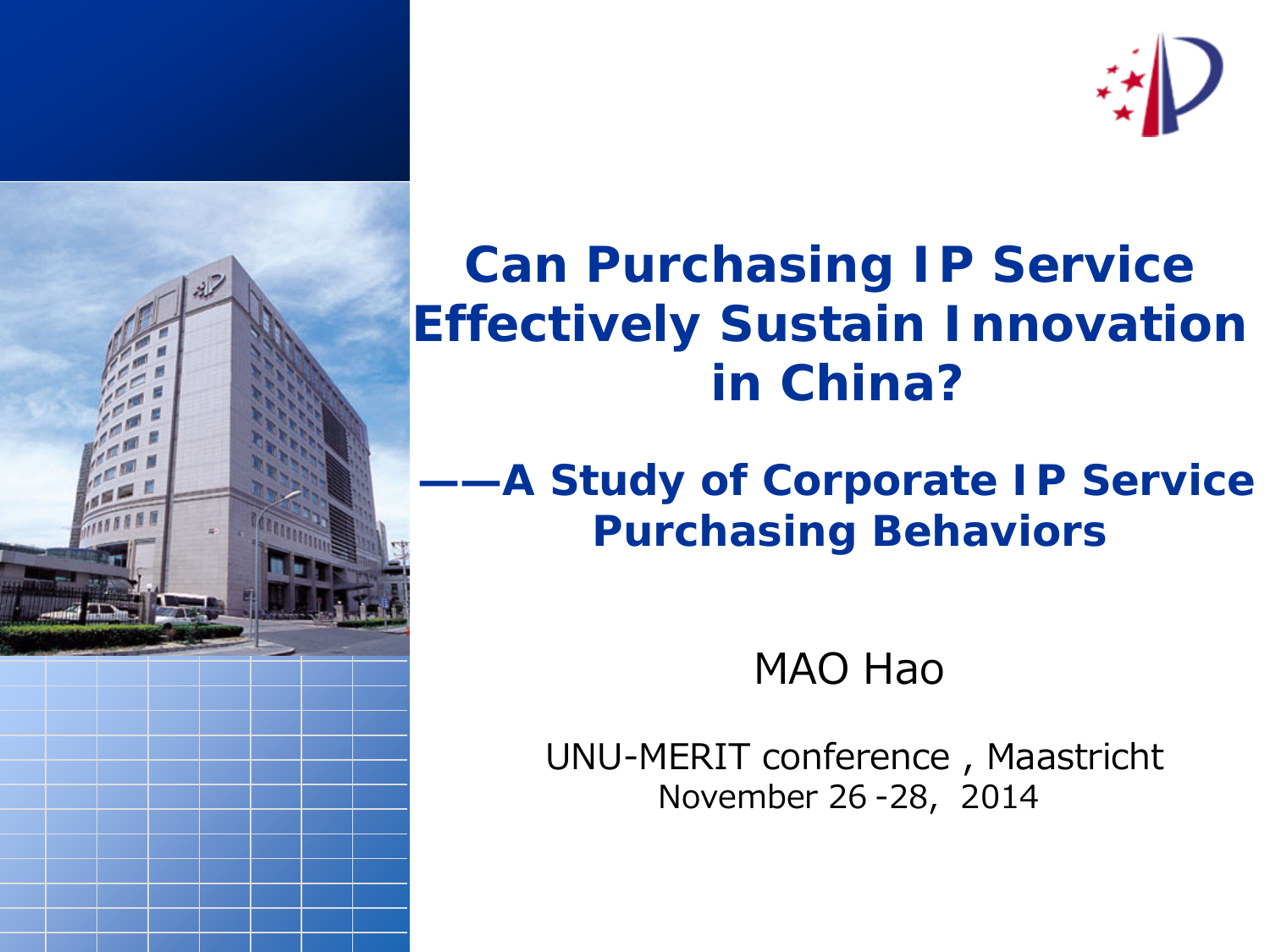# Intellectual Property Service?

IP service is a new yet steadily growing industry that

- Provides a complete set of services on the **acquisition, utilization and protection** of IP
- Promotes the **validation, commercialization and industrialization** of IP and thus enhances core corporate competence
- Patent attorney and lawyer V.S. IP agency, IP law, IP information and data, IP finance, IP consulting and training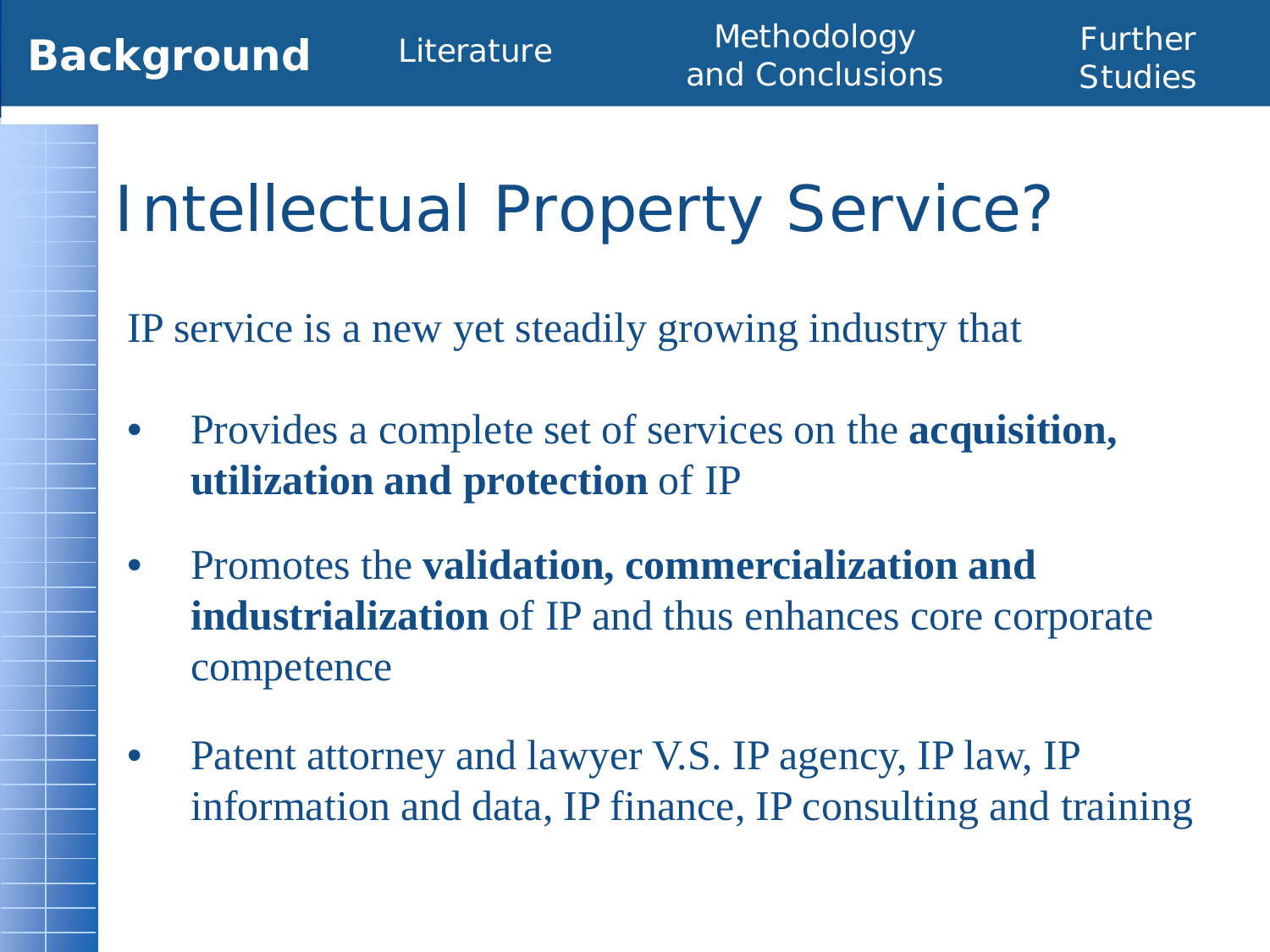Further **Studies** 

*IP agency and law service - 01 domestic application - 02 overseas application – 03 IP invalidation – 04 IP maintenance - 05 IP rights assistance – 06 administrative litigation - 07 IP disputes (such as ownership, contract,) – 08 public welfare legal service*

*IP data and information service - 09 information retrieval - 10 early warning analyses - 11 patent database - 12 software and IP management system - 13 scale IP data processing - 14 patent translations - 15 cloud IP information*

*IP commercialization and finance services - 16 IP evaluation - 17 patent document transaction - 18 IP pledge/trust*(*as collateral*)*- 19 IP investment (VC) – 20 patent incubation into products - 21patent insurance - 22 patent securitization*

*IP consulting and training services - 23 technology consulting - 24 patent products and market consulting - 25 government project- 26 enterprise strategy and management-27 related high-tech enterprises advisory – 29 market professional skills – 30 government project and association training*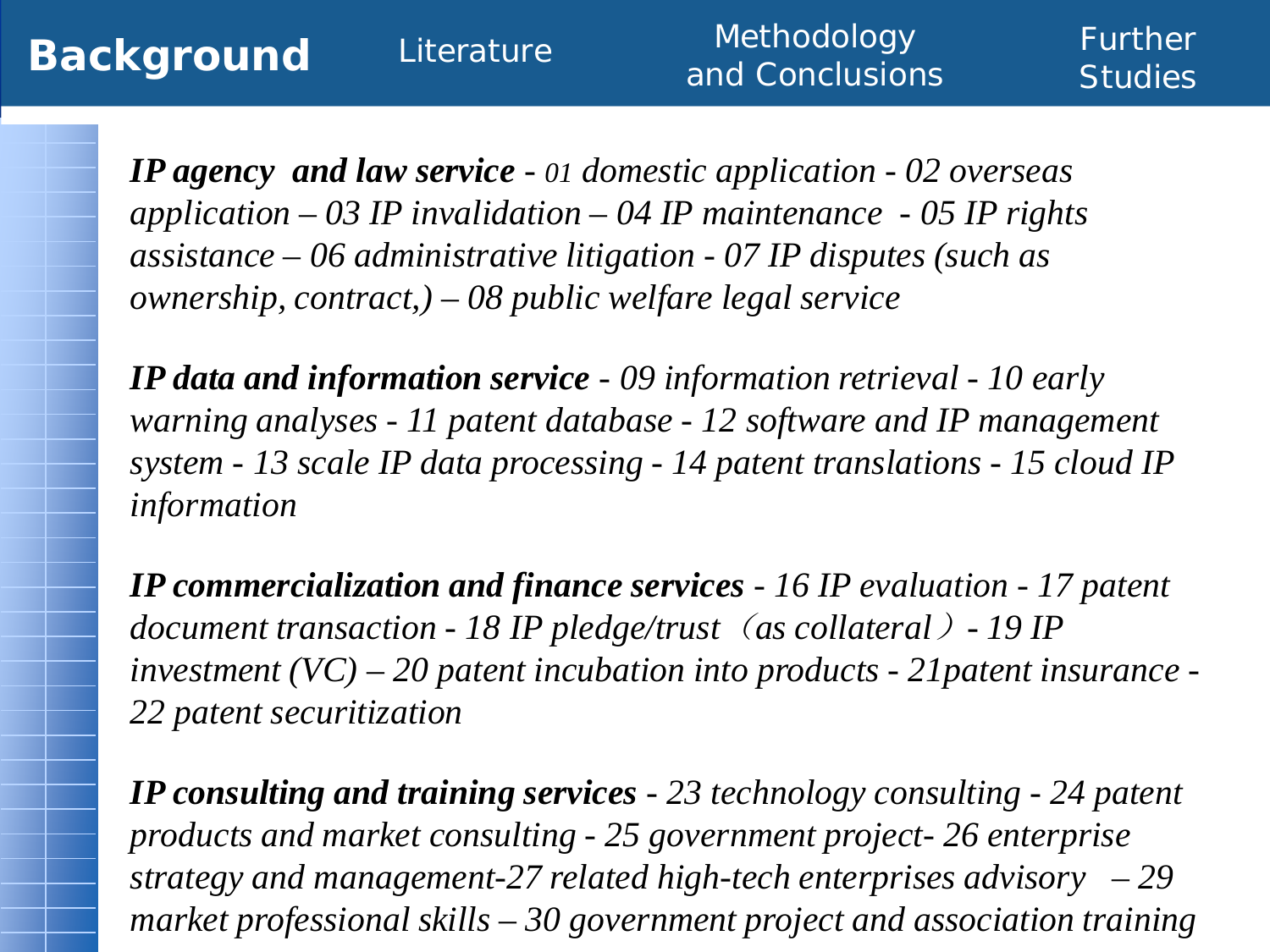# **Overview of IP Service Market in China**

- **1. Considerable Market Size:** More than 270,000 organizations providing IP service in China, 442,600 employees, accounting for roughly 0.1 % of total labor force in the service sector of China.
- **2. Fast grow:** During 2004~2014, the number of IP service organizations grows at an annual rate of 24%, and the population of their employees grows even faster at 24.8%.
- **3. Synergy effect and Coalition Rises :** over 50% of the organizations located in Beijing, Guangdong, Shanghai. *Date source*:*National organizational code Center: as of June 2014*
- **1. Policy sensitive:** firms cater to government requirements instead of intrinsic demand
- **2. Weak demand**: self-satisfied while market still weak
- **3. Low price and low quality**: low willingness to pay
- **4. High quality service usage:** mainly utilized by certain firms, stable partnership between foreign firms and domestic IP service providers

*Data source: National patent survey*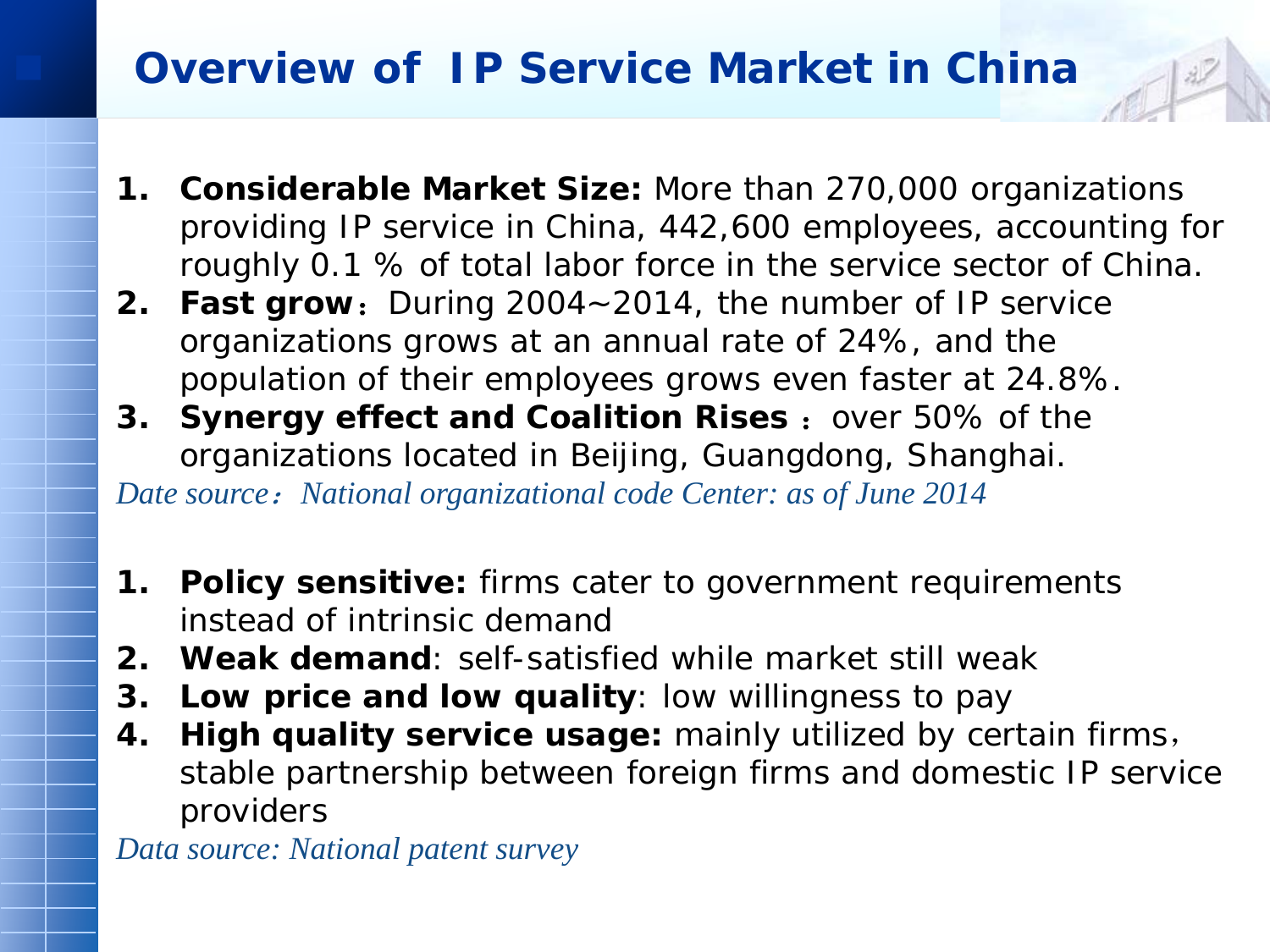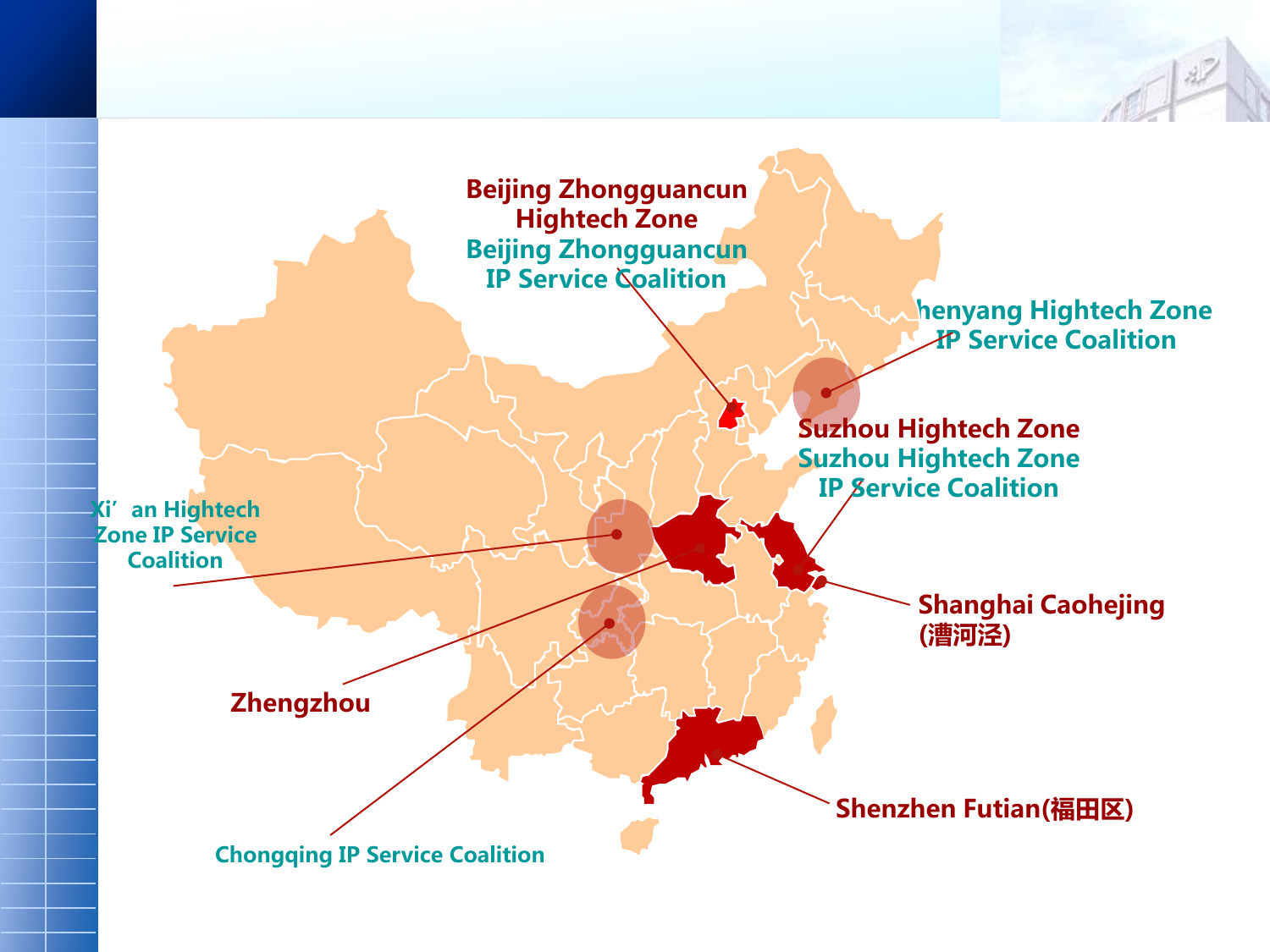# **Questions & Motivations:**

# *Can Purchasing IP Service Effectively Sustain Innovation in China? Patterns of Corporate IP Service Purchasing Behaviors*

**Effectively support innovation's purchasing should be** consistent with rational decision. Corporate capacity of IP management , patent level and cumulative patent should have significant impact.**H1: Firm's current IP capacity influences how much IP service and which types it purchases.**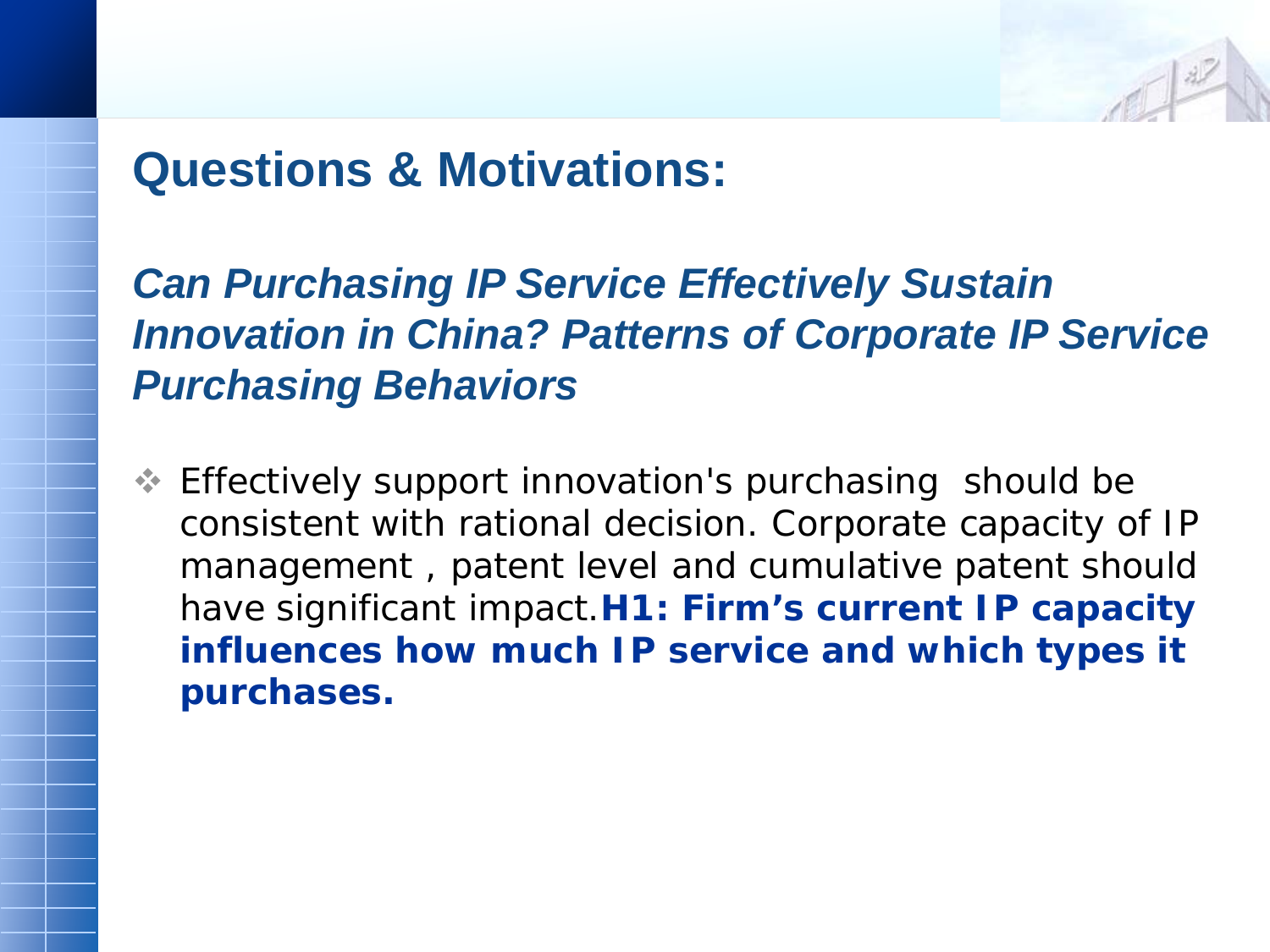- Purchasing behavior is not an "incidental" phenomena, it should occurs endogenously, which may happen after accumulation patent or happen before first to patent, whether the differences exist. Heterogeneity is very common in Enterprises, IP service have different effect on different scales, qualifications, industries. It also implies a "sensitive area" of government pubic policy.**H2: Different types of firms have different patterns in purchasing.**
- Purchasing behavior should respect the content and utility time of different services. Non-continuity of service buying reduce the validity effect on innovation unless the service has a longer period of action.**H3: Firm's future IP purchasing plans is influenced by its current purchasing behaviors.**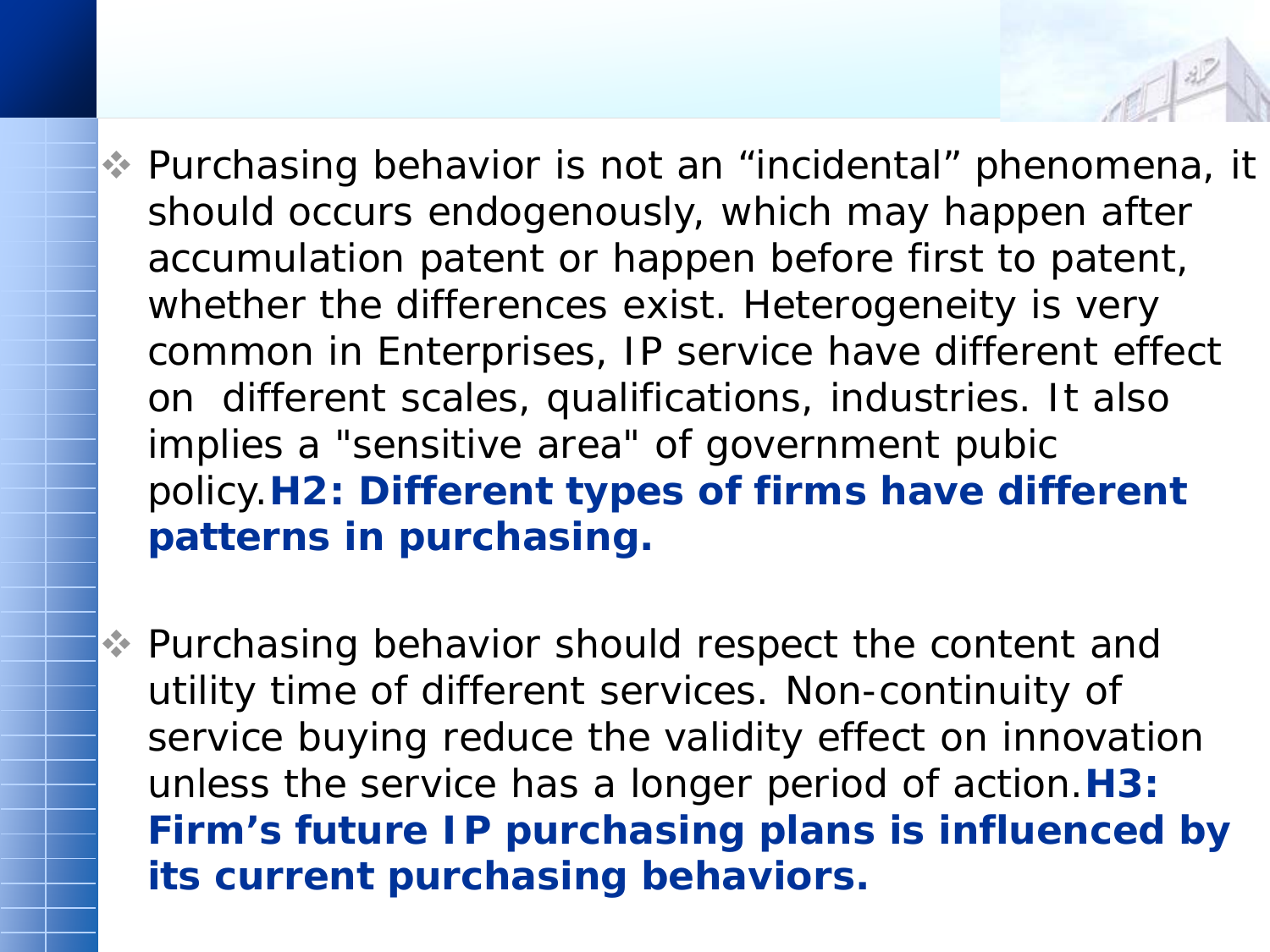#### Background **Literature** Methodology Further and Conclusions **Studies Positioning of IP Service: Knowledge-based Service** Producer services are forms of service sold primarily to business and IP **Producer SERVICE SERVICE Service** government clients as intermediate **Service** inputs to further production activities. Consumer services have their primary markets **Consumer Service** with households for final consumption. It involves the provision of services to other businesses as well as final consumers. Services may **Traditional**  involve the transport, distribution and sale of goods **SERVICE SERVICE Service** from producer to a consumer, or the provision of a service. Modern service is a kind of inherit, improvement **High-Modern** IP and innovation of traditional **tech Service Service** service during industrial 8 **Service**

upgrade.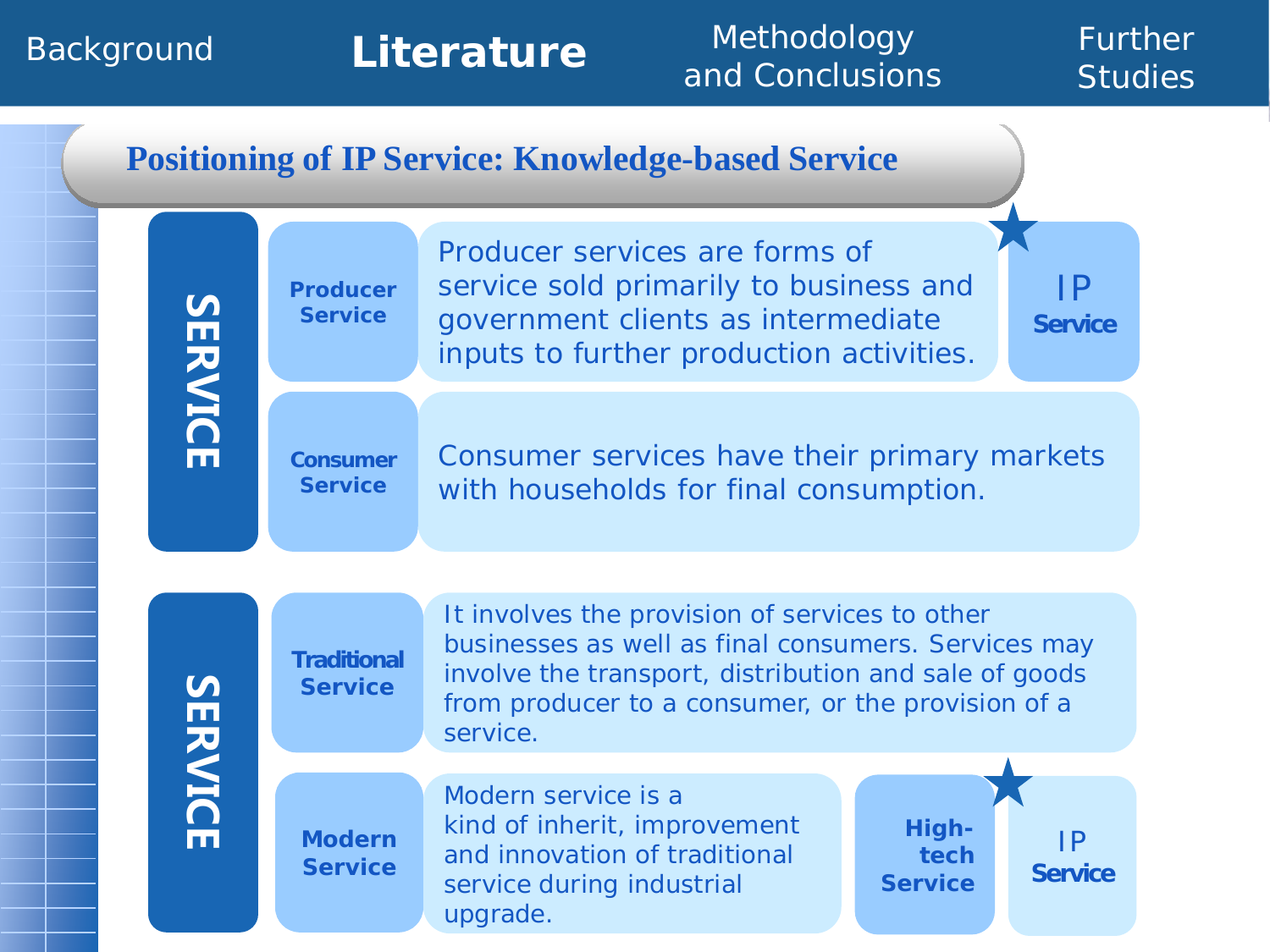## Background **Literature** Methodology and Conclusions

Further **Studies** 

## **Knowledge-based Service**

- **Highly professional**: Hertog and Bilderbeek(1998), Kemppila and Mettanen(2001), Hauknes(1998), etc.
- **Implicit knowledge**: Antonelli (1999)
- **Intensive interaction**: Muller and Zenker(2001). Kemppila and Mettanen(2001), etc.
- **Value-adding instead of purely value-transferring**: Muller and Zenker(2001), Benson and Smith(1998), 李晨 松和金生(2005)

### **Producer Service**

- **Enhances productivity:** Riddle(1986), Pappas(1998), Eswaran(2001),etc.
- **Increasing return to scale:** Markusen(1989)
- **Modern Service**:**kind of inherit, improvement and innovation of traditional service during industrial upgrade.**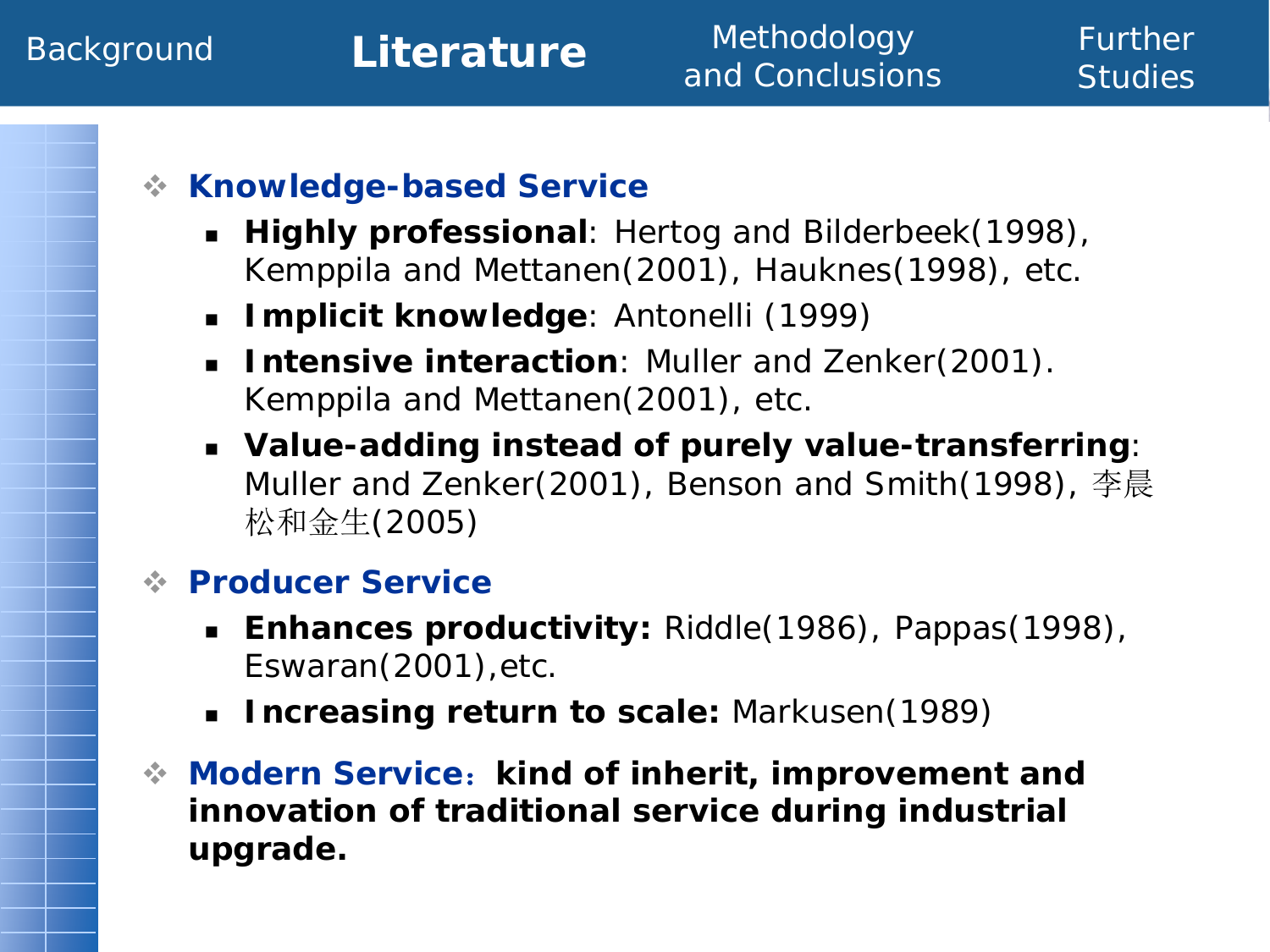# **IP Service and corporate innovations**

**IF Service covers the whole process of IP chain** 

# **IP service reduces information asymmetry**

- Accelerate knowledge diffused: Davenport(1998)
- Reduce search costs, transaction costs and reverse selection in technology market: Benson and Smith(1998)

# **IP service promotes innovation**

- IP motivates firms to innovate
- IP service enhances the motivation by lowering costs and risks
- **IF Service creates value instead of purely transferring** value as a type of knowledge-intensive service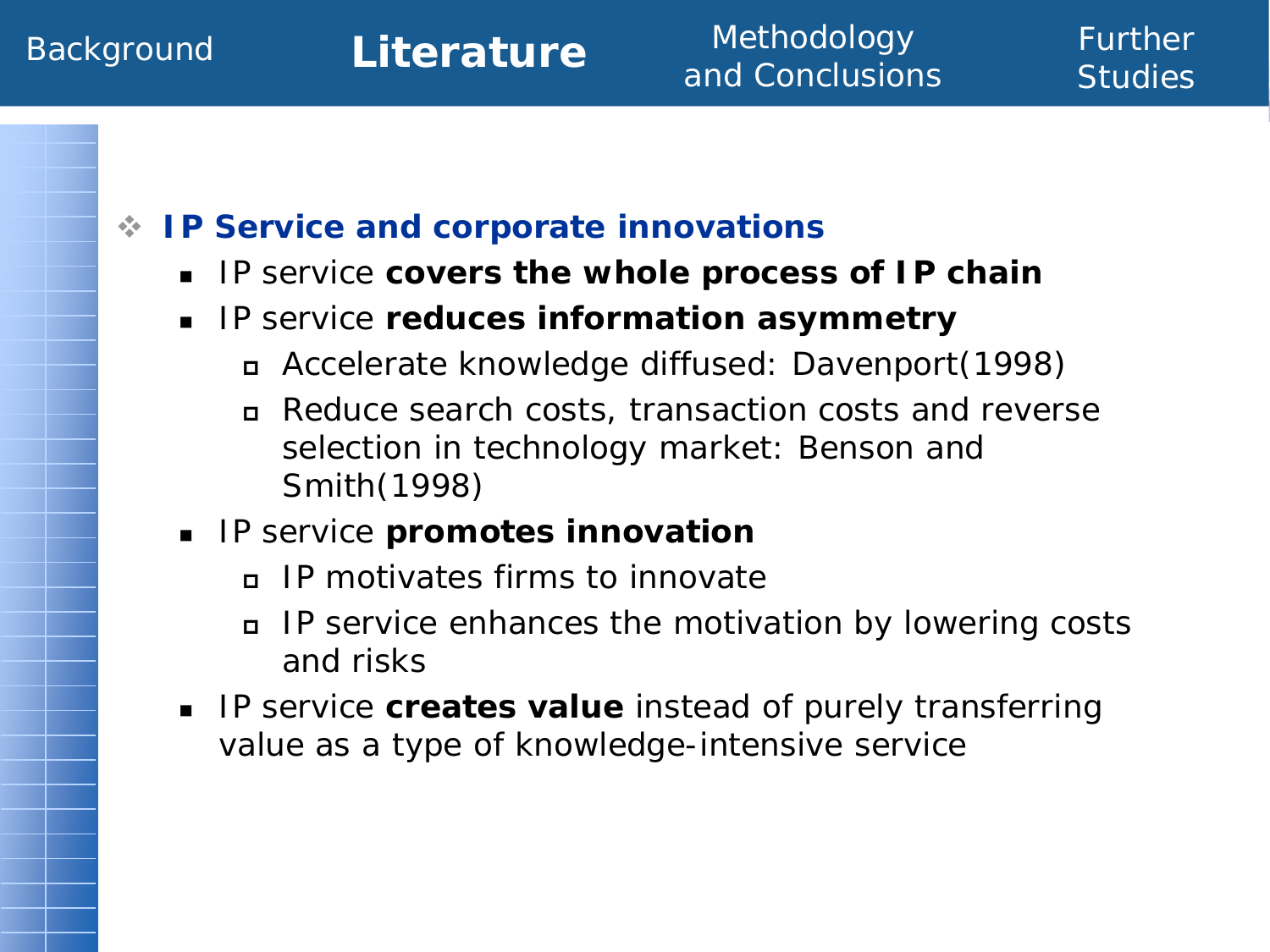#### Background Literature **Methodology and Conclusions** Further **Studies Data Source** Model Design Result Conclusions

# China Patent Database (SIPO)

※ application and publication number, application and publication date, patent number, title, International Patent Classification (IPC) class, abstract, claims, region, renewal records, IP agency records and so on.

# China Patent Survey Database(SIPO) 2013: *Firms 13744*,*Firms patent 30759*

- The survey has begun from 2008 and has been taken annually .
- The samples were based on the granted patents of the last year. More than 40,000 patents and 15,000 patentees every year, and the selected sample in 70 cities more or less.
- Survey Questionnaires: Basic information, Management Survey, and Patent Implementation Survey
- SIPO took full responsibility of the whole survey while the local bureau issued and recovered questionnaires.
- Annual Recovering Ratio all exceeds 80%.10% samples were chosen to recheck.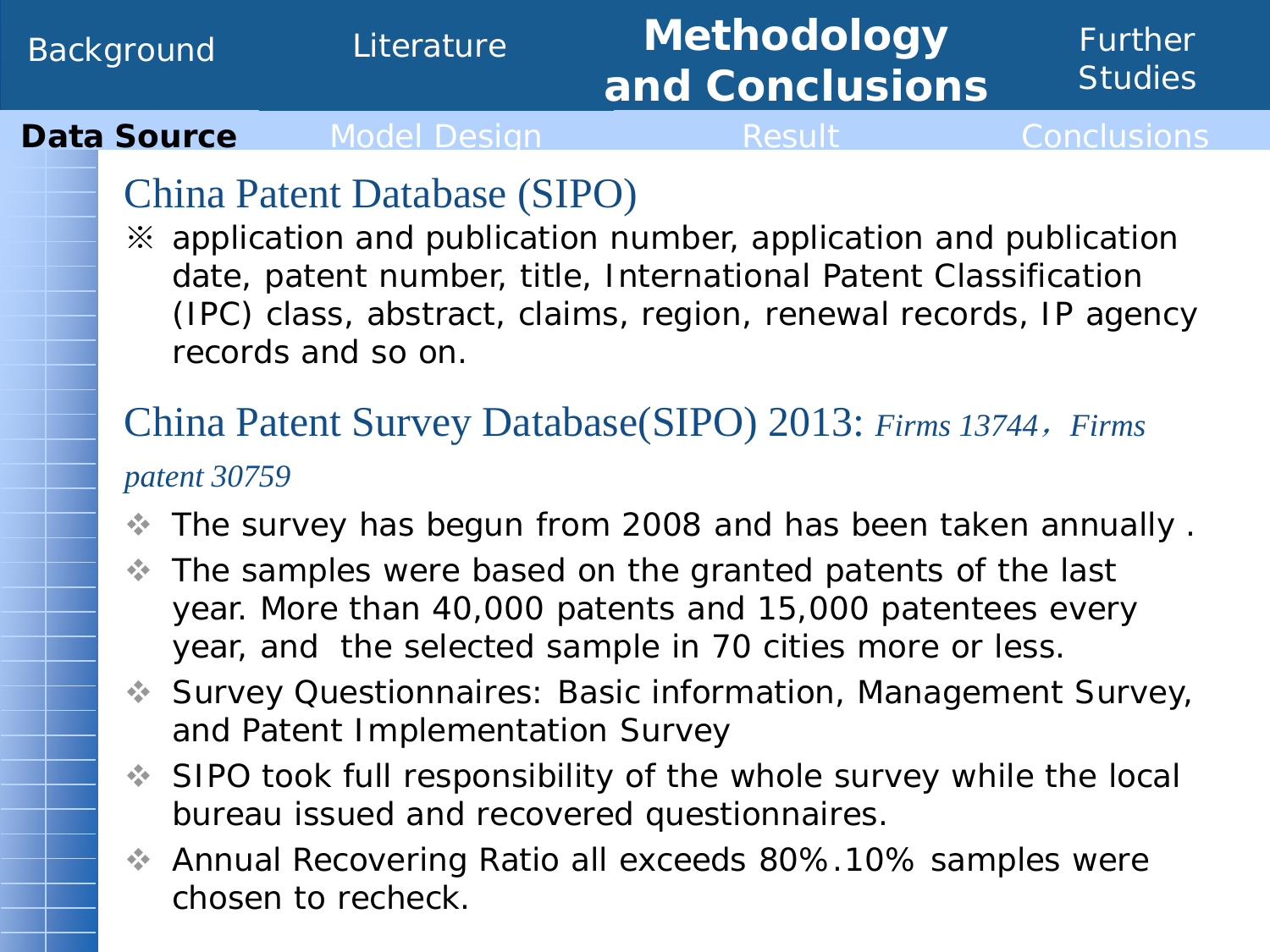

### **Assumptions**

- **H1: Firm's current IP capacity influences how much IP service and which types it purchases**
- **H2: Different types of firms have different patterns in purchasing.**
- **H3: Firm's future IP purchasing plans is influenced by its current purchasing behaviors**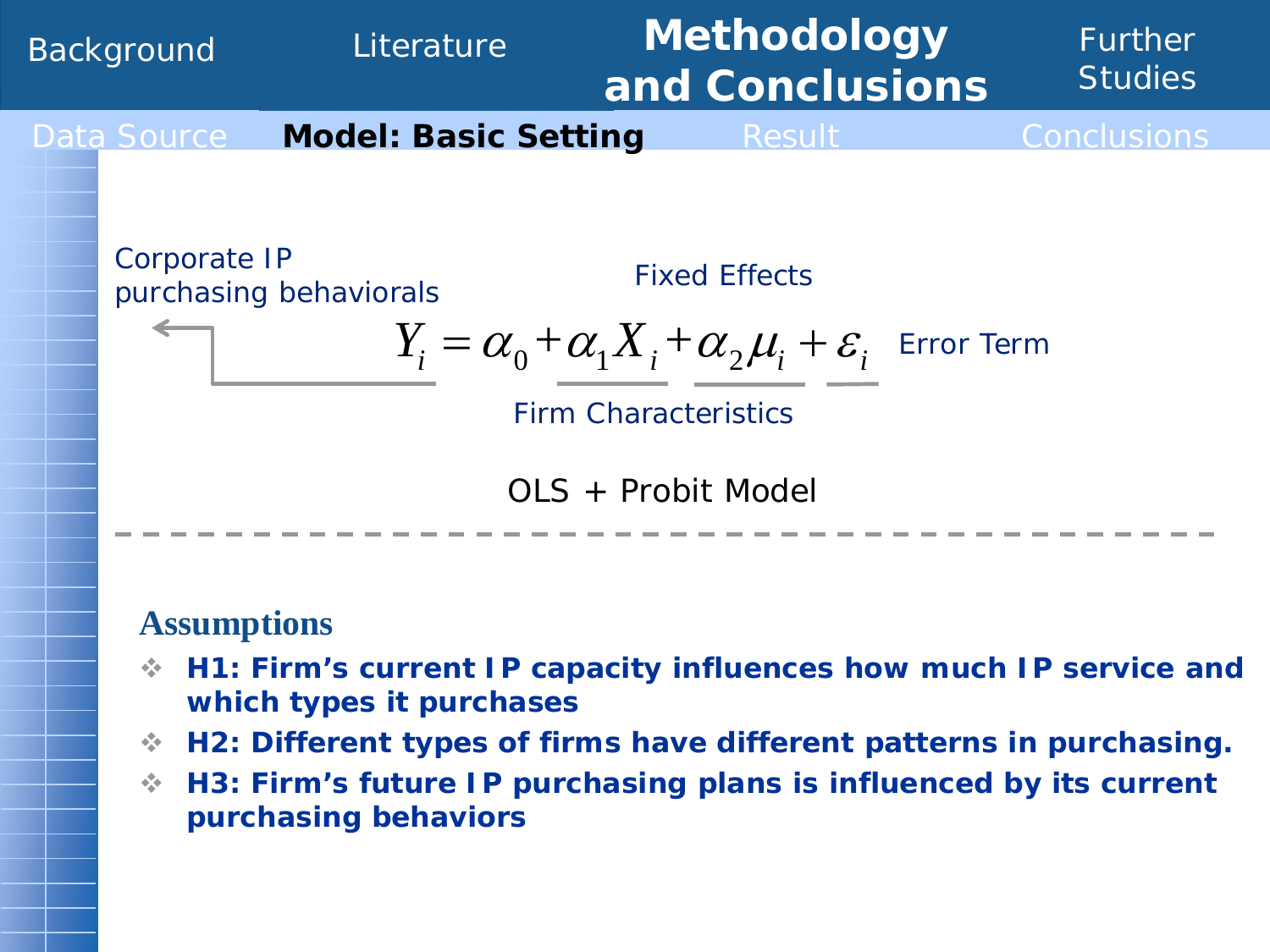### Background Literature **Methodology and Conclusions** Further **Studies** Data Source **Model: Variables** Result Conclusions **Firm Type**  State-owned? Ip-quality certification? High-tech? listed? Professional ip management team?

# **Patent Level**

- *Total number of patents*
- *The number of years with new patents authorized*
- *Invention patent as share of total patents*
- Firm's self-report about its patent status

# **Patent Investment**

- Research expenses as share of corporate income
- Ip service purchasing expense as share of profits/income
- ip service demand measured by whether the firm takes ip service purchasing seriously
- **IP Service Purchasing History**
	- Which types of IP service has the firm purchased?
- **IP Service Purchasing Plan**
	- Which types of IP service will the firm purchase?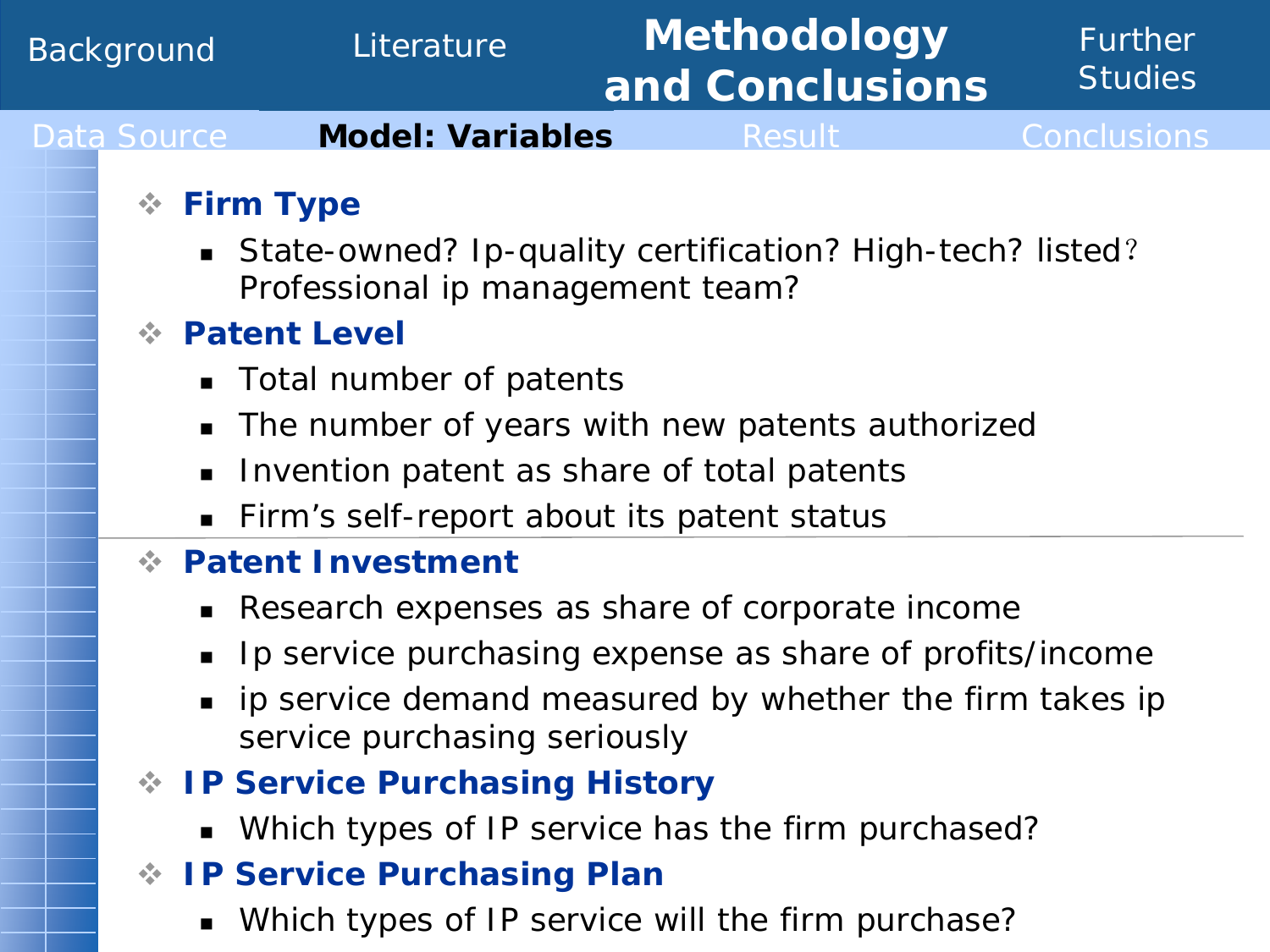### Background Literature **Methodology and Conclusions** Further **Studies** Data Source Model Design **Result: Descriptive** Conclusions **Purchased**

| <b>Firm Type</b> | Yes  | Percentage |
|------------------|------|------------|
| ip_quality       | 2458 | 30.1%      |
| high-tech        | 4829 | 58.2%      |
| Listed firms     | 903  | 10.8%      |
| central          | 628  | 7.5%       |
| size_big         | 1593 | 19.0%      |
| size_small       | 3894 | 45.7%      |
| ip_manage        | 7028 | 83.4%      |

**Percentage of Firms Purchasing Different Types of IP Service**



Plan to purchase

| <b>Patent Level</b> | $#$ of firms | mean     | std      | min      | max      |
|---------------------|--------------|----------|----------|----------|----------|
| <i>st</i>           | 8474         | 3.419519 | 0.74602  |          | 5        |
| total               | 8523         | 42.25378 | 223.8926 | $\theta$ | 12027    |
| no_years            | 5231         | 3.445039 | 1.751478 |          | 7        |
| invent share        | 5231         | 0.15592  | 0.286901 | $\Omega$ |          |
| research income     | 4688         | 0.071327 | 0.056707 | 0.007236 | 0.2      |
| <i>ip_profits</i>   | 4052         | 0.023078 | 0.035937 | 3.11E-05 | 0.187032 |
| <i>ip_income</i>    | 4205         | 0.001843 | 0.001403 | 0.00098  | 0.005073 |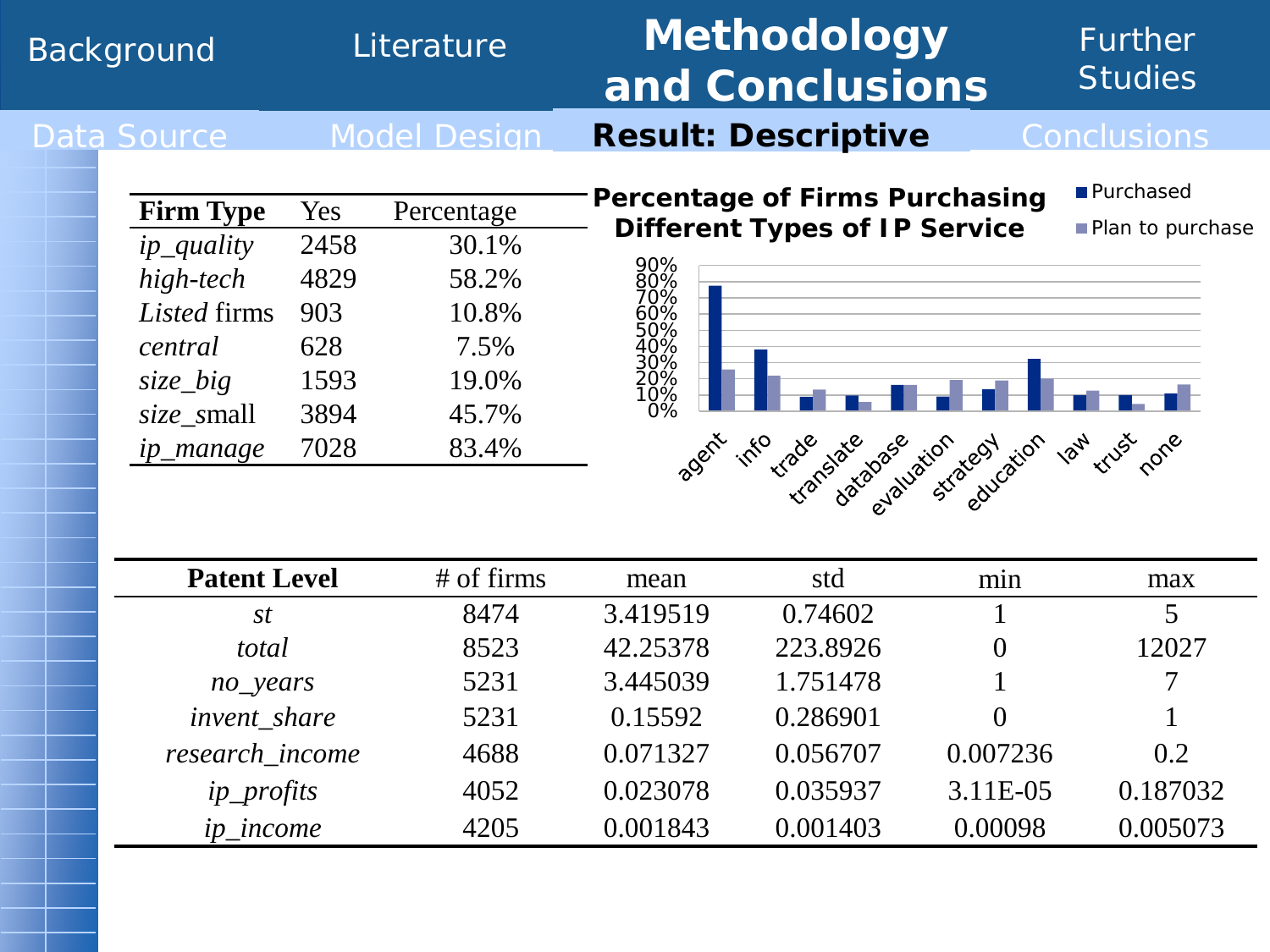# Background Literature **Methodology and Conclusions**

# Further **Studies**

| Data Source      |                     |                  |                                   | <b>Result: Regression</b>    | . on         | ions                    |  |
|------------------|---------------------|------------------|-----------------------------------|------------------------------|--------------|-------------------------|--|
|                  |                     | (1)              | (2)                               |                              | (4)          | (5)                     |  |
| <b>VARIABLES</b> |                     | <i>ip_income</i> | ip_profit                         | research_inc                 | <b>None</b>  | (already) None(Plan to) |  |
|                  | <i>ip_quality</i>   | $0.000139**$     | $0.00360**$                       | 0.00256                      | 0.0703       | $-0.0937*$              |  |
|                  |                     | $(5.61e-05)$     | (0.00143)                         | (0.00226)                    | (0.0612)     | (0.0531)                |  |
|                  | High-tech           | $-0.000237***$   | $-0.00672***$                     | $0.00432*$                   | 0.00258      | $-0.0815$               |  |
|                  |                     | $(6.10e-05)$     | (0.00158)                         | (0.00246)                    | (0.0613)     | (0.0516)                |  |
|                  | <i>listed</i>       | $-0.000179**$    | 0.0164<br>$-0.00465**$<br>0.00351 |                              |              | $-0.0677$               |  |
|                  |                     | $(7.63e-05)$     | (0.00188)                         | (0.00303)                    | (0.0876)     | (0.0750)                |  |
| Firm Type        | central             | $-0.000152$      | $-0.00273$                        | 0.00239                      | $-0.143$     | $-0.0673$               |  |
|                  |                     | $(9.47e-05)$     | (0.00224)                         | (0.00369)                    | (0.118)      | (0.0936)                |  |
|                  | <i>ip_manage</i>    | $-0.000157*$     | $-0.00390$                        | $-0.00271$                   | $-0.432***$  | $-0.240***$             |  |
|                  |                     | $(9.03e-05)$     | (0.00244)                         | (0.00365)                    | (0.0722)     | (0.0660)                |  |
|                  | size_big            | $-0.000241***$   | $-0.00852***$                     | $-0.00870$ ***               | $0.167**$    | $-0.00856$              |  |
|                  |                     | $(6.98e-05)$     | (0.00167)                         | (0.00274)                    | (0.0782)     | (0.0662)                |  |
|                  | size_s              | $0.000706***$    | $0.0148***$                       | $0.0296***$                  | $0.160**$    | 0.0329                  |  |
|                  |                     | $(5.61e-05)$     | (0.00153)                         | (0.00234)                    | (0.0629)     | (0.0534)                |  |
|                  | st                  | 5.21e-05         | 0.000703                          | 0.00113                      | 0.0521       | $-0.0772**$             |  |
|                  |                     | $(3.41e-05)$     | (0.000879)<br>(0.00136)           |                              | (0.0363)     | (0.0313)                |  |
|                  | total               | 3.99e-07***      | 3.15e-06                          | $-3.49e-06$                  | $-0.000385*$ | $-7.68e-06$             |  |
|                  |                     | $(1.44e-07)$     | $(2.14e-06)$                      | $(3.43e-06)$<br>(0.000221)   |              | $(8.34e-05)$            |  |
| Patent Level     | <i>invent</i> share | 6.31e-05         | $-0.00379*$                       | $0.0240***$<br>$-0.249**$    |              | 0.0177                  |  |
|                  |                     | $(8.68e-05)$     | (0.00223)                         | (0.00348)                    | (0.0995)     | (0.0796)                |  |
|                  | number_years        | $-2.38e-05$      | $-0.000692*$                      | $-0.0600$ ***<br>$-0.000594$ |              | $-0.0138$               |  |
|                  |                     | $(1.48e-05)$     | (0.000376)                        | (0.000598)                   | (0.0176)     | (0.0142)                |  |
|                  | ip_dmd              | 8.14e-06         | 0.00106                           | 0.00151                      | $-0.267***$  | $-0.318***$             |  |
| IP Service       |                     | $(5.41e-05)$     | (0.00141)                         | (0.00221)                    | (0.0543)     | (0.0468)                |  |
|                  | none                |                  |                                   | $-0.00383$<br>(0.00614)      |              |                         |  |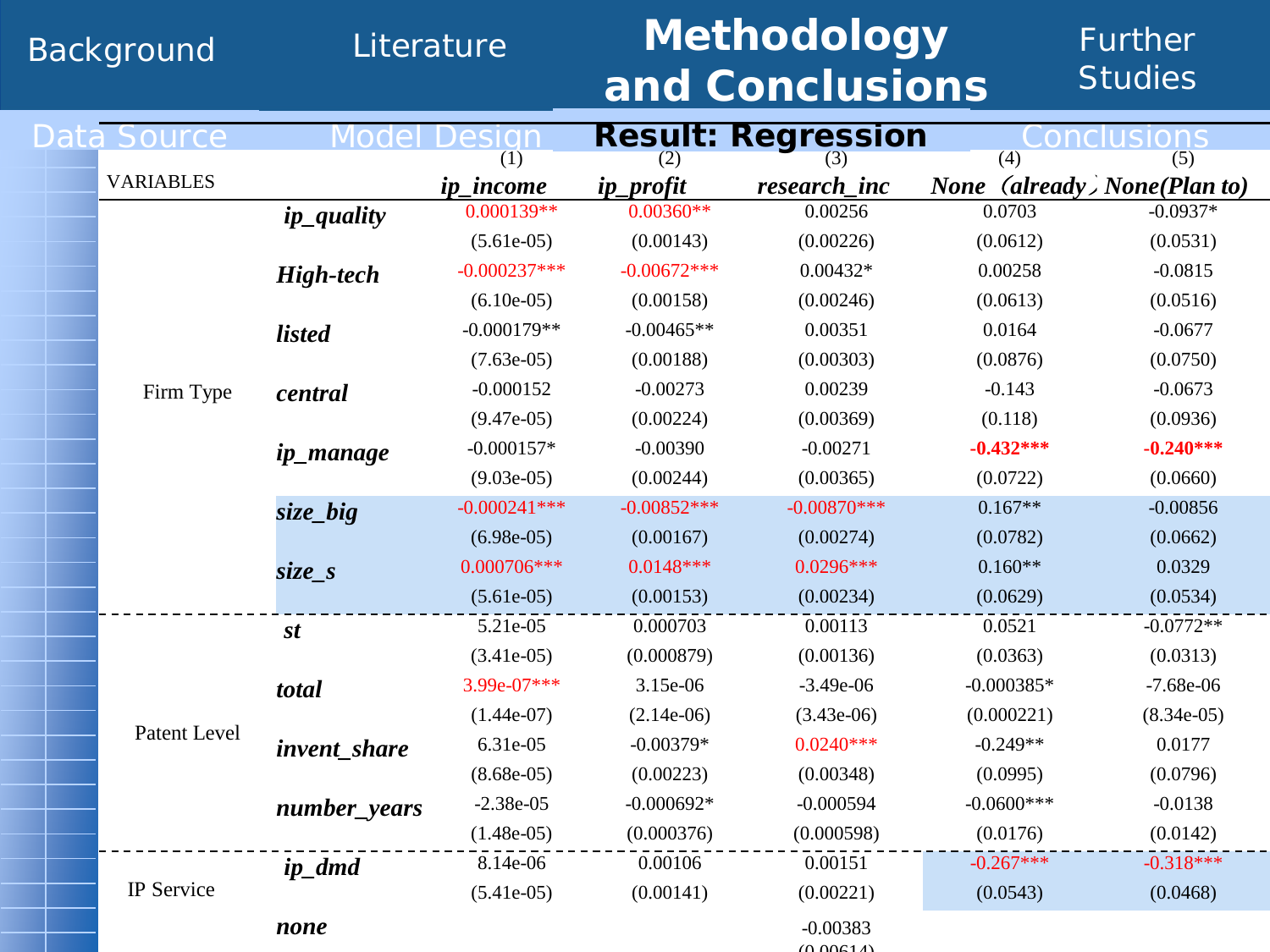# Background Literature **Methodology and Conclusions**

Further

**Studies** 

|              |                  | Data Source                |                                                                                                     |            | Model Design                                                                                           |                                 |                      | <b>Result: Regression</b>                   |                       |            |                                                     | <b>Conclusions</b>             |            |
|--------------|------------------|----------------------------|-----------------------------------------------------------------------------------------------------|------------|--------------------------------------------------------------------------------------------------------|---------------------------------|----------------------|---------------------------------------------|-----------------------|------------|-----------------------------------------------------|--------------------------------|------------|
|              | <b>VARIABLES</b> |                            | buy_agent buy_info buy_trade buy_trans buy_db buy_value buy_stra buy_edu buy_law buy_trust buy_none |            |                                                                                                        |                                 |                      |                                             |                       |            |                                                     |                                |            |
|              |                  | Already Purchased 0.799*** |                                                                                                     | 0.0211     |                                                                                                        | $0.317***$ 0.385***             | $-0.106$             | 0.00287                                     | $-0.187**$            | 0.0589     |                                                     | $0.283***$ $0.477***$ 1.578*** |            |
|              |                  | St                         | $0.0928**$                                                                                          | $-0.00247$ | 0.0185                                                                                                 | 0.0319                          | 0.0337               | 0.0663                                      |                       |            | $0.0612*$ $0.0171$ $0.0691**$ $-0.0480*$ $0.092***$ |                                |            |
| Patent       |                  | total                      |                                                                                                     |            | 3.59E-05 -5.23E-05 2.28E-05 0.000358 -7.07E-05 -0.000177 -3.15E-05 0.00026* 2.26E-05 1.11E-05 4.07E-05 |                                 |                      |                                             |                       |            |                                                     |                                |            |
|              |                  | Level <i>invent_share</i>  | 0.00181                                                                                             | $0.103**$  | $-0.138**$                                                                                             | 0.0428                          | 0.0261               | $-0.0169$                                   | $-0.0233$             | $-0.174*$  | $-0.140*$                                           | 0.128                          | 0.12       |
|              |                  | $no\_years$                | $-0.0151$                                                                                           |            | $-0.00082 - 0.048***$                                                                                  | $-0.0193$                       | $-0.0109$            | $-0.0281*$                                  | $-0.0174$             | $-0.00098$ | 0.0072                                              | $-0.0338*$                     | 0.0118     |
|              |                  | $ip\_dmd$                  | 0.0106                                                                                              | $0.125**$  | 0.0621                                                                                                 | $-0.00292$                      | 0.0111               | $0.147***$ $0.181***$ $0.105***$ $0.212***$ |                       |            |                                                     | 0.0661                         | $0.284***$ |
|              |                  | <i>ip_quality</i>          | $-0.141***$                                                                                         | $-0.025$   |                                                                                                        | $0.222***$ $0.185***$ $0.0907*$ |                      | $0.181***$ 0.00485 -0.102**                 |                       |            | 0.058                                               | $0.185***$ <sup>-0.132**</sup> |            |
|              |                  | hightech                   | $-0.0196$                                                                                           | 0.0184     | $-0.0901*$                                                                                             | 0.0419                          | $0.129***$           | $-0.0378$                                   | $0.177***$            | 0.07       | $-0.0728*$                                          | $-0.145*$                      | $-0.113$   |
| Firm<br>Type |                  | listed                     | $-0.0714$                                                                                           | $-0.0554$  | $-0.029$                                                                                               |                                 | $-0.00851 - 0.00296$ | $-0.0367$                                   | 0.0216                | 0.0474     | $0.193**$                                           | $-0.0178$                      | $-0.0864$  |
|              |                  | central                    | $-0.0262$                                                                                           | 0.00444    | $-0.0237$                                                                                              | $-0.146$                        | 0.0261               | 0.00279                                     | $-0.0471$             | 0.0792     | $-0.374***$                                         | 0.0975                         | $-0.0991$  |
|              |                  | ip_manage                  | $-0.0347$                                                                                           | 0.0587     | 0.0758                                                                                                 | $-0.195*$                       | $0.166*$             | $-0.033$                                    | 0.0182                | 0.0673     | 0.127                                               | $-0.0102$                      | $-0.111*$  |
|              |                  | Constant                   | $-1.48***$                                                                                          | $-1.31***$ | $-1.54***$                                                                                             | $-1.73***$                      | $-1.70***$           | $-1.48***$                                  | $-1.75***$ $-1.34***$ |            | $-1.85***$                                          | $-1.61***$                     | $-0.54**$  |
|              |                  | <i><b>Observation</b></i>  | 4,860                                                                                               | 4,860      | 4,860                                                                                                  | 4,860                           | 4,860                | 4,860                                       | 4,860                 | 4,860      | 4,860                                               | 4,860                          | 4,860      |
|              |                  | Pseudo $R^2$               | 0.0473                                                                                              | 0.0389     | 0.0443                                                                                                 | 0.042                           | 0.0425               | 0.0399                                      | 0.053                 | 0.0204     | 0.0384                                              | 0.0415                         | 0.168      |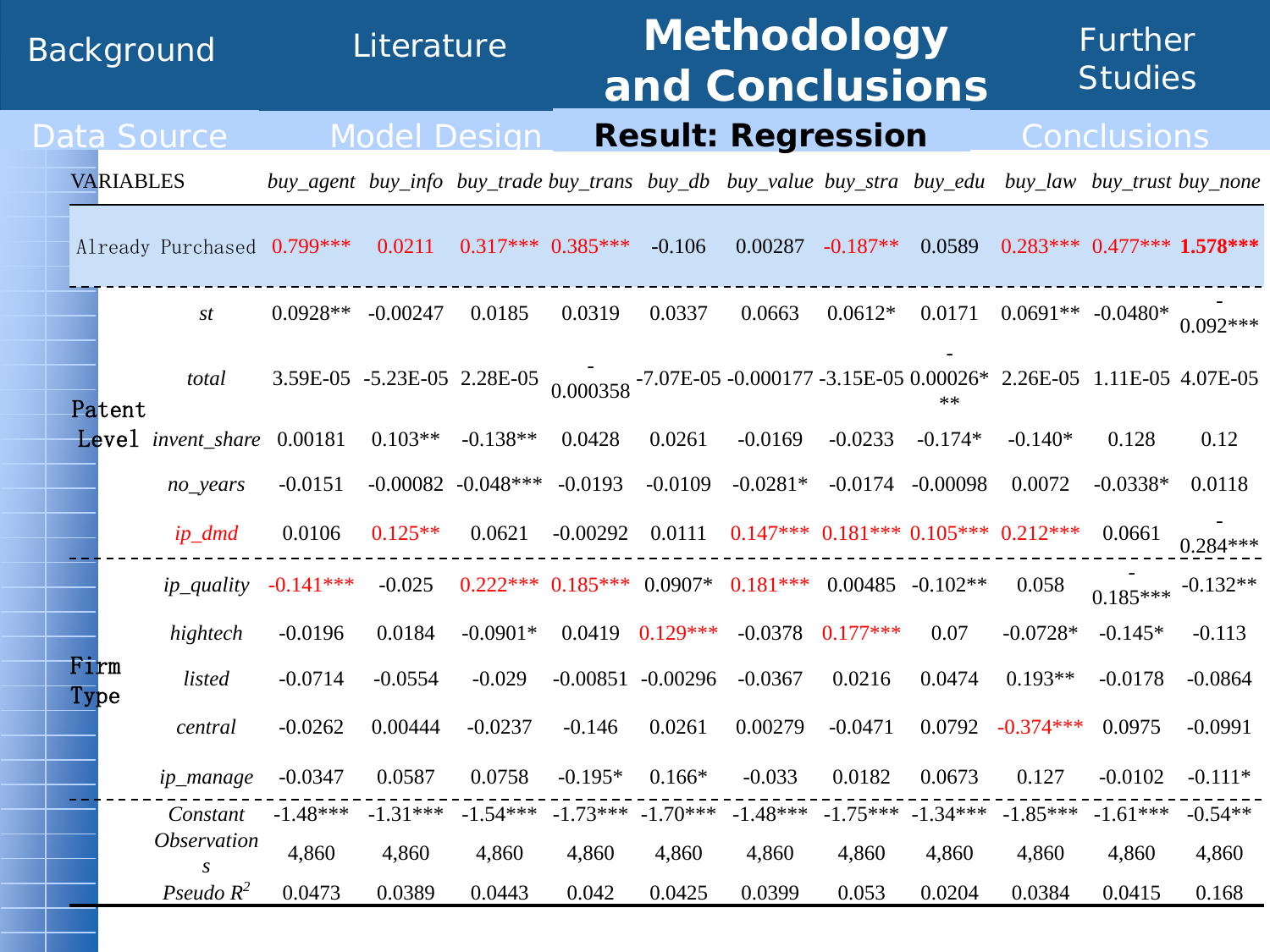### Background Literature **Methodology and Conclusions** Further **Studies** Data Source Model Design Result **Conclusions**

# **Firm Type**

- **Firms with IP quality certification tend to spend more on IP** service purchasing, but high-tech firms and listed firms tend to spend less. It's insignificant for firms managed by central government.
- Smaller firms spend a larger fraction of their profits/income in buying IP service.

## **Patent Level**

- Firms with more patents tend to be more likely to buy IP service and if they do buy, they tend to buy more.
- Firms with higher level of self-satisfaction are more likely to report IP service purchasing plans for the next year, but they do not seem to have more IP service purchasing currently.

# **Different Types of IP service**

- Current purchases influence future purchasing plans.
- Generally, firms with no IP service purchasing experience tend to not purchase in the future.
- **Heterogeneity among different types of IP service**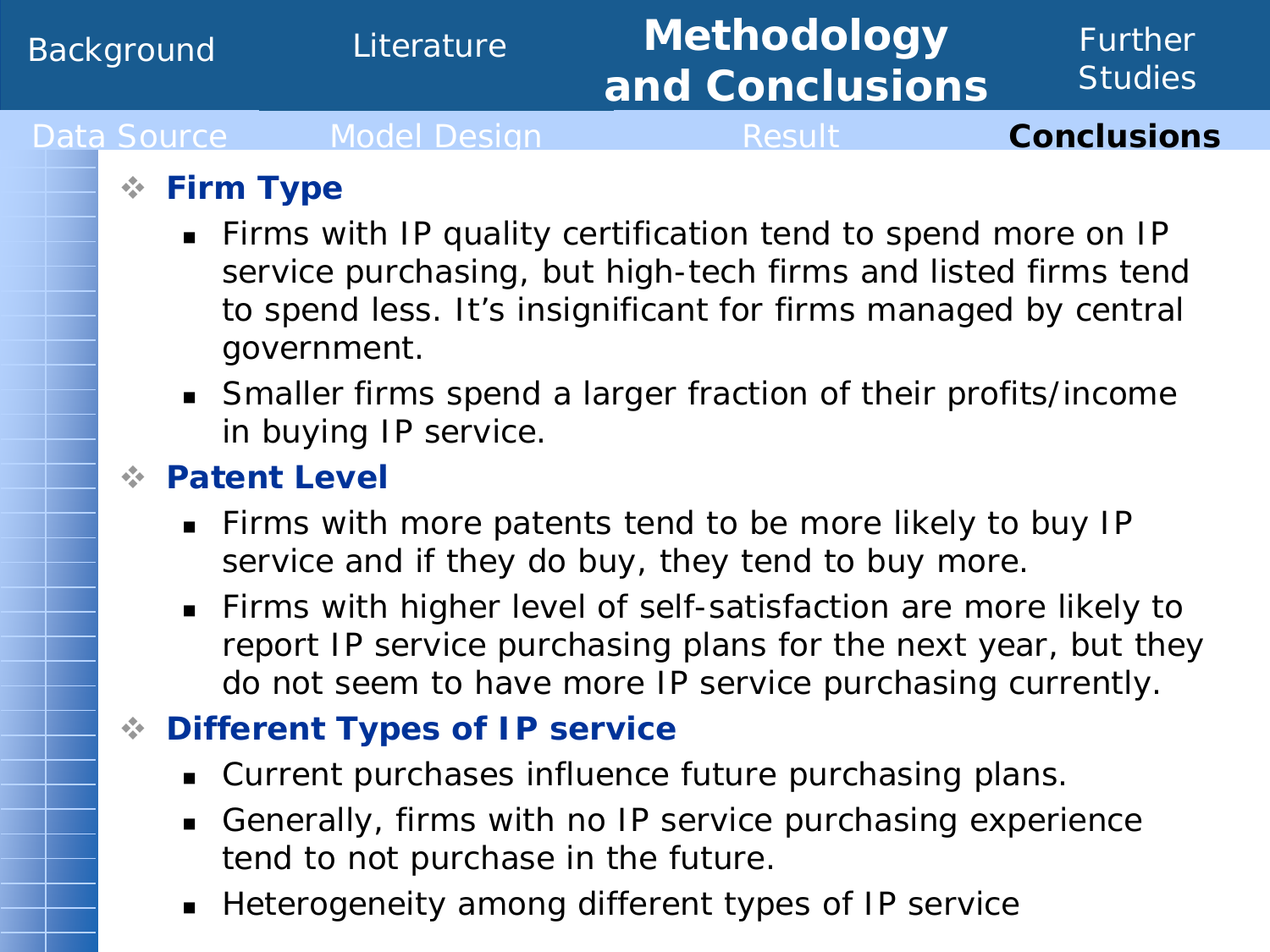### Background Literature **Methodology and Conclusions** Further **Studies** Data Source Model Design Result **Conclusions**

# **Policy Implication**

### **From government perspective**

- Moderate intervene market. Avoid feeding bubbles of invalid needs of IP service
- Research on different purchasing behaviors, Foster the real innovation capability
- Encourage high-tech enterprises and listed enterprises to buy the high quality IP services

### **From Innovative Enterprises**

- In the course of the acquisition IP, enhance market competitiveness, improve IP management and other aspects to make full use of IP services
- Build up diversified services purchasing strategy. Enhance the effectiveness of IP service using
- **Increase IP services funding input, especially for the high-tech** enterprises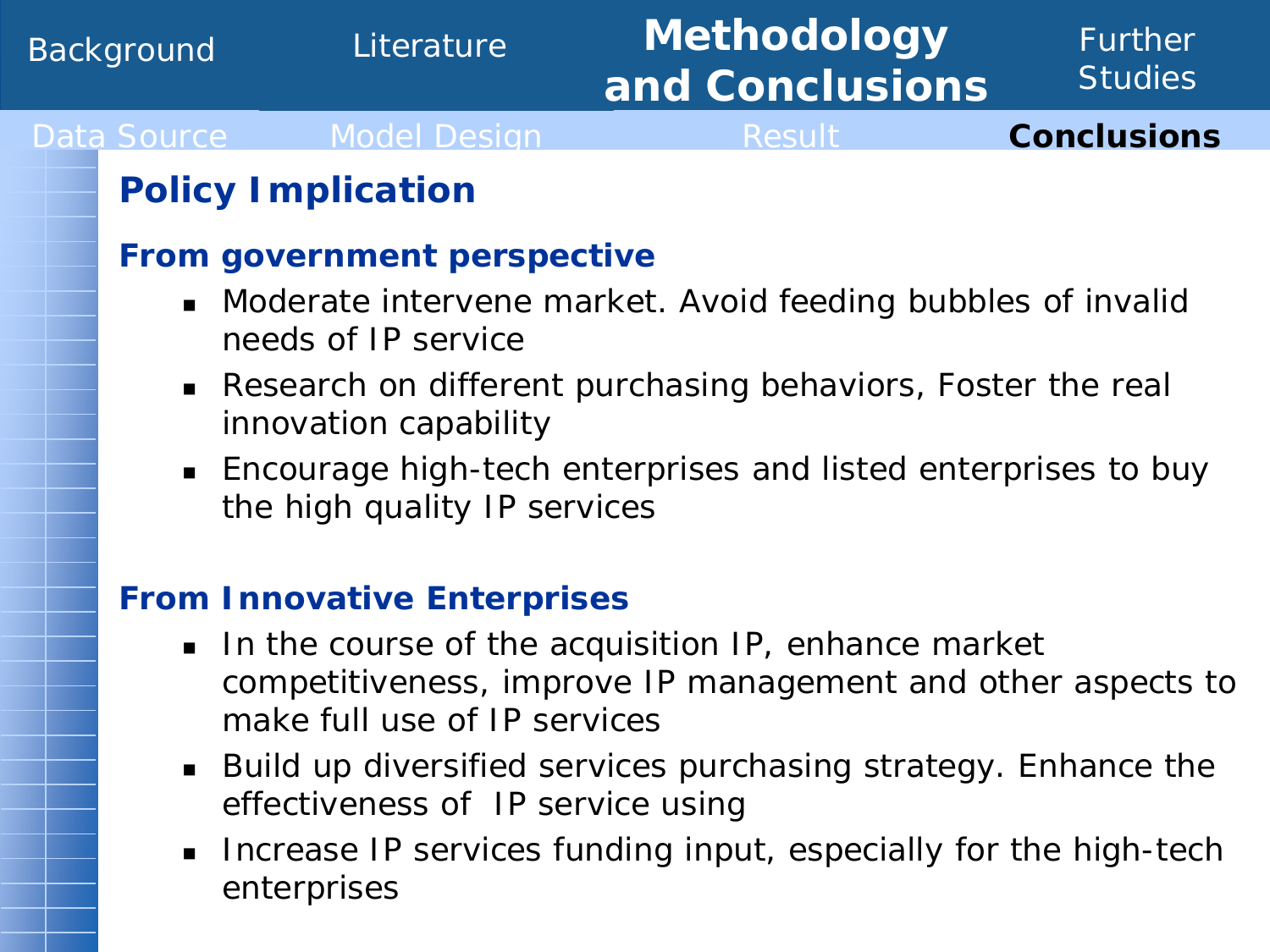

### Corporate **Patent behavioral** analysis

- Connect corporate name with industry code. Using Panel data to observe the relationship between behavior changes and innovation structure improvements, which include R&D structure(R&D% ), patent structure(PCT% invention% ), profit ratio, etc.
- Combine the IP service behaviors with the motivation of patent application and maintain. For example: occupying product market, bargaining, protect technology, advertise, establish standards, patent pool, etc.
- Further with the usage of the patent, which include little scale self-usage, commercialization, transfer, different kinds of license, etc.